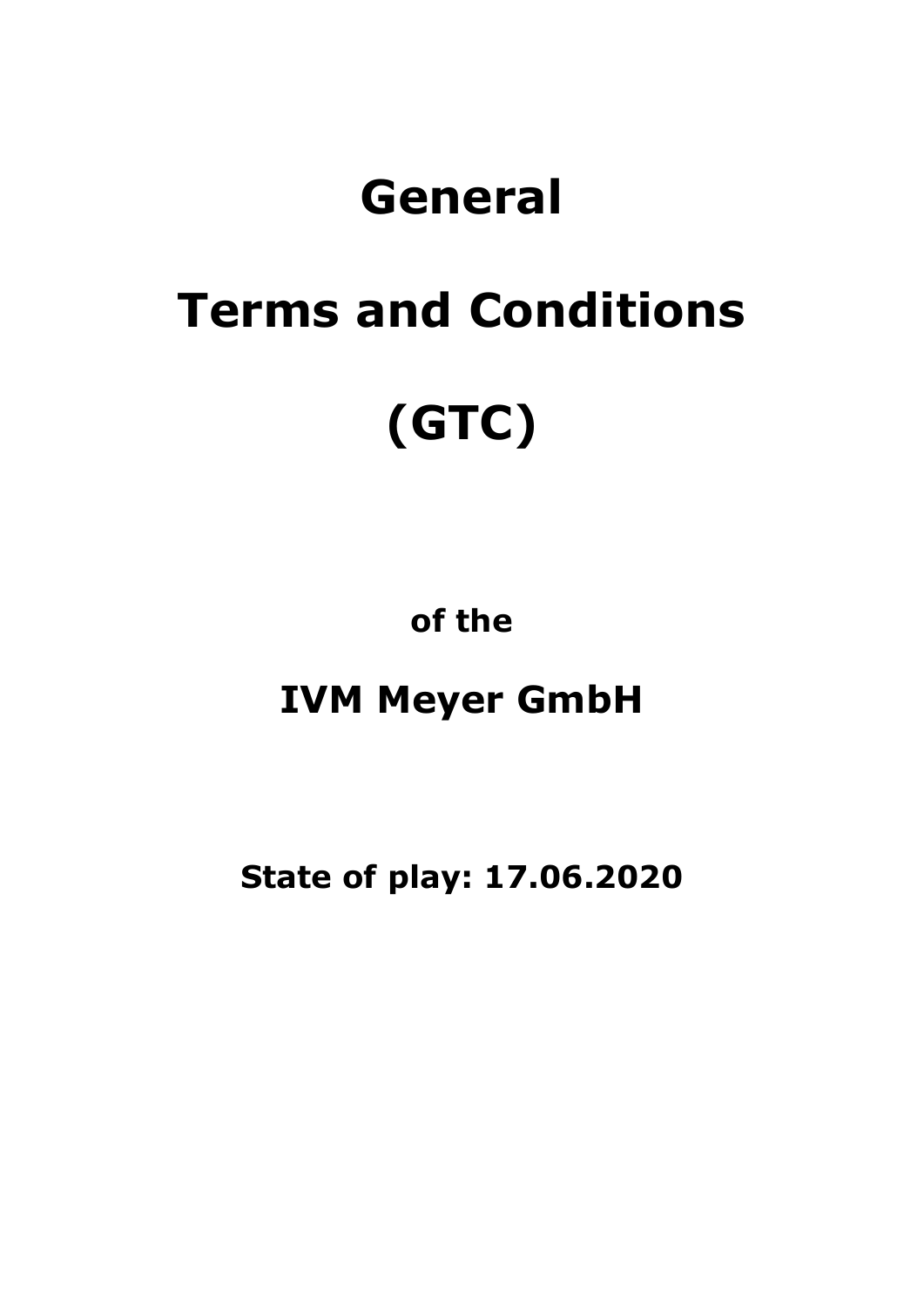#### **§ 1 Scope of Application**

1. These General Terms and Conditions (GTC) apply exclusively to entrepreneurs, legal entities under public law or special assets under public law within the meaning of § 310 (1) BGB. We only recognise opposing conditions or deviating from our GTC if we expressly agree to the validity in writing.

2. These Terms and Conditions also apply to all future transactions, insofar as they are legal transactions of a related kind.

#### **§ 2 Offering and Conclusion of Contract**

If an order is to be regarded as an offer in accordance with § 145 BGB, we can accept it within two weeks.

#### **§ 3 Documents left over**

We reserve the right of ownership and copyright to all documents provided to the purchaser in connection with the placing of the order, such as calculations, drawings, etc. These documents may not be made available to third parties, unless we give the purchaser our express written consent. So far if we do not accept the orderer's offer within the period of 2 weeks, these documents must be returned to us immediately.

#### **§ 4 Prices and Payment**

1. Unless otherwise agreed in writing, our prices shall apply ex works exclusively packaging and plus VAT in each valid amount. Packaging costs will be charged separately.

2. The payment of the purchase price must be made exclusively to our account. The deduction of discount shall only apply in the case of a written special agreement.

3. Unless otherwise agreed, the purchase price must be paid within 21 days of invoicing.

Late payment interest shall be calculated at a rate of 8 % above the respective base interest rate p.a. The assertion of a higher delay damage remains reserved.

4. Unless a fixed price agreement has been made, reasonable price changes due to changed wage, material and distribution costs for deliveries made 3 months or later after the conclusion of the § 6 Delivery time.

#### **§ 5 Retention Rights**

The customer is only authorised to exercise a right of retention to the extent that his counterclaim is based on the same contractual relationship.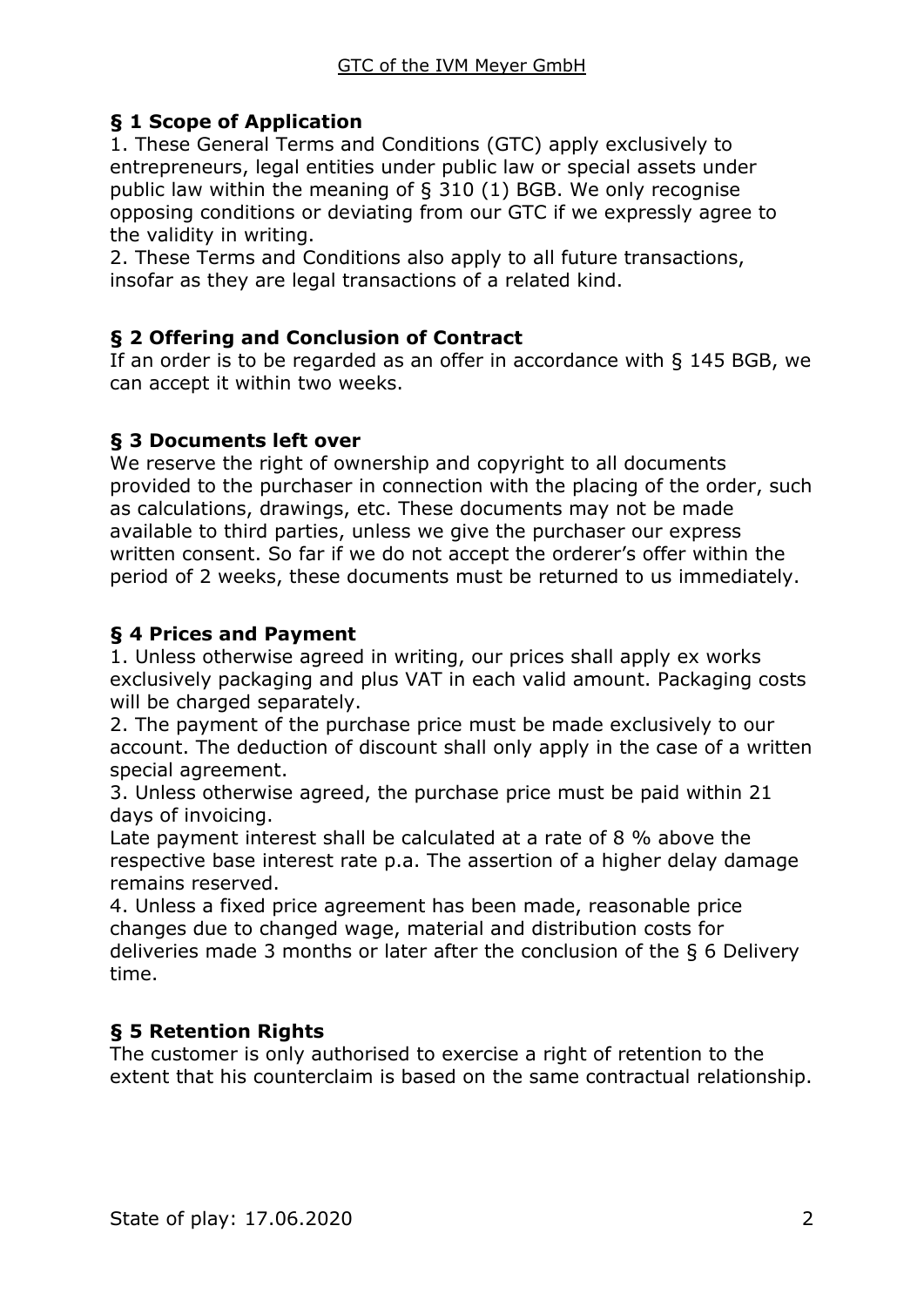#### **§ 6 Delivery Time**

1. The commencement of the delivery time specified by us presupposes the timely and proper fulfilment of the customer's obligations, including receipt of the complete production documents. Only after clarification of all technical details begins the delivery time.

The objection of the unfulfilled contract remains reserved.

2. If the purchaser is in default of acceptance or culpably infringes other obligations of cooperation, we shall be entitled to demand compensation for the damages incurred to this extent, including any additional expenses. Further claims remain reserved. If the above conditions are met, the risk of accidental loss or accidental deterioration of the purchased item shall pass to the purchaser at the time at which the purchaser is in default of acceptance or debtor.

#### **§ 7 Transfer of Risk in the Event of Dispatch**

If the goods are sent to the customer at the request of the purchaser, the risk of accidental loss or accidental deterioration of the goods shall pass to the purchaser upon dispatch to the customer, at the latest upon leaving the factory/store. This applies regardless of whether the shipment of the goods takes place from the place of performance or who bears the freight costs.

#### **§8 Retention of Title**

1. We reserve the right to ownership of the delivered goods until the complete payment of all receivables from the delivery contract. This also applies to all future deliveries, even if we do not always expressly invoke this. We are entitled to take back the purchased goods if the purchaser behaves contrary to the contract.

2. The purchaser is obliged to treat the purchased goods with care as long as the property has not yet passed over to him. In particular, he is obliged to insure these at his own expense against theft, fire and water damage sufficiently at the new value.

If maintenance and inspection work must be carried out, the customer shall carry out these at his own expense in good time. As long as the property has not yet passed over, the Purchaser must notify us in writing without delay if the delivered item is pledged or otherwise subjected to third party interventions. Insofar as the third party is unable to reimburse us for the judicial and extrajudicial costs of a lawsuit pursuant to § 771 ZPO, the customer shall be liable for the loss incurred by us.

3. The purchaser is entitled to resell the reserved goods in the ordinary course of business. The customer already assigns the claims against the customer from the resale of the reserved goods to us in the amount of the final invoice amount (including VAT) agreed with us. This assignment shall apply regardless of whether the purchased item is without or after processing has been resold. The purchaser remains authorised to collect the claim even after the assignment. Our power to collect the demand itself remains unaffected by this. However, we will not collect the claim as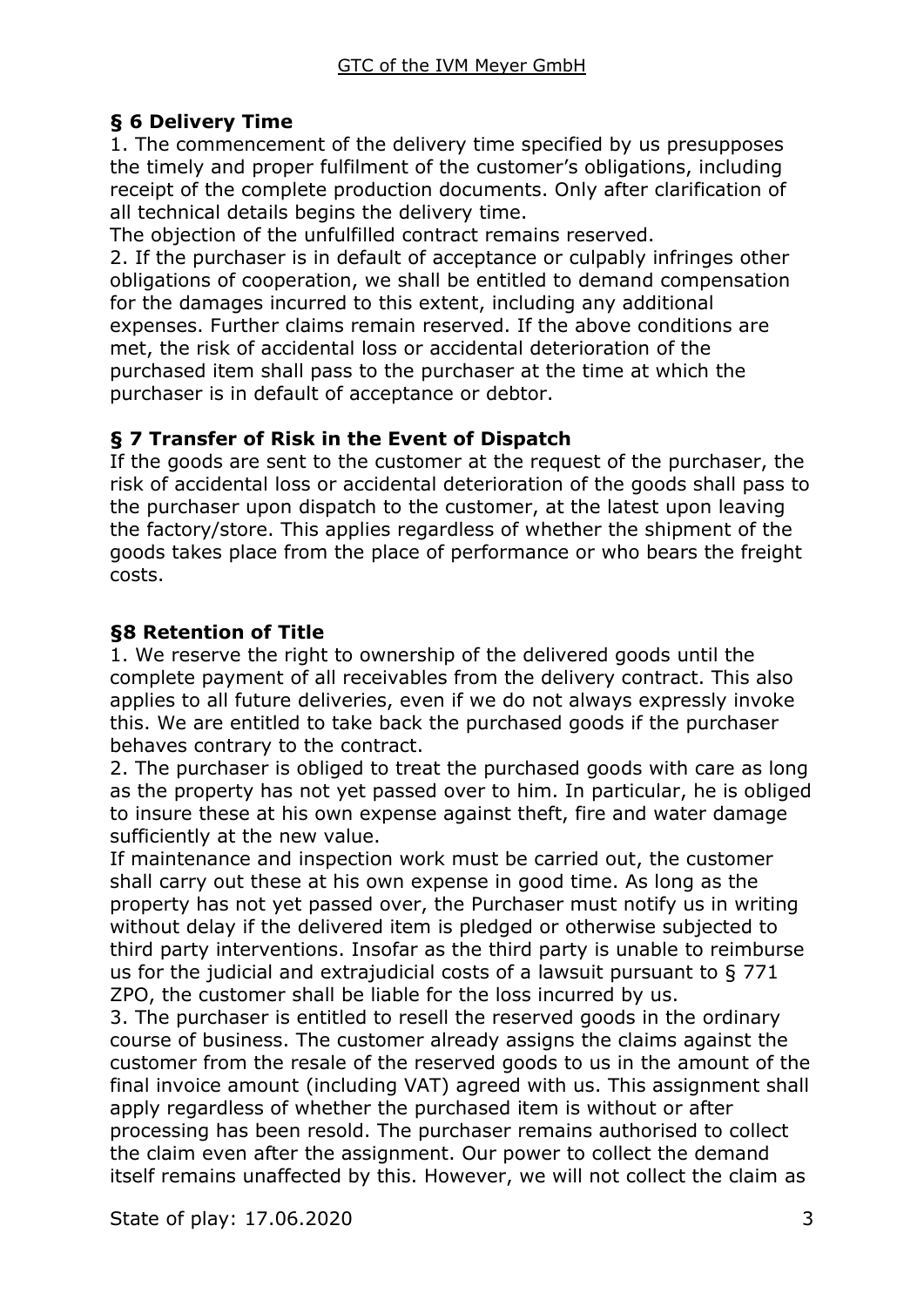long as the purchaser fulfils his payment obligations from the collected proceeds, is not in default of payment and, in particular, no application for insolvency proceedings has been made or payment is discontinued. 4. The processing or conversion of the purchased goods by the purchaser always takes place by name and on behalf of us. In this case, the purchaser's right to claim the purchased item on the converted item shall continue. If the purchased item is processed with other items not belonging to us, we acquire co-ownership of the new item in relation to the objective value of our purchased item to the other processed items at the time of processing. The same applies to the case of mixing. If the mixing takes place in such a way that the goods of the purchaser are to be regarded as the main item, it shall be deemed to be agreed that the purchaser shall as a proportion transfer co-ownership to us and keep the resulting sole property or co-ownership for us. To secure our receivables the Purchaser shall also assign to us such claims against the Purchaser which accrue to him by linking the reserved goods with a property against a third party; We're already accepting this assignment.

5. We undertake to release the securities due to us at the request of the purchaser, insofar as their value exceeds the claims to be secured by more than 20 %.

#### **§ 9 Warranty and Notification of Defects as well as Recourse/Manufacturer Recourse**

1. Warranty rights of the purchaser presuppose that the customer has properly complied with his obligations of investigation and complaints owed pursuant to § 377 HGB.

2. Claims for defects expire within 12 months after the delivery of the goods delivered by us to our customers. For claims for damages in the event of intent and gross negligence as well as injury to life, body and health based on a deliberate or negligent breach of duty by the user, the following shall apply: legal limitation period.

Our approval must be obtained before any return of the goods.

3. If, despite all due diligence, the delivered goods have a defect which was already present at the time of the transfer of risk, we will repair the goods at our discretion, subject to notice of defects in due time or deliver replacement goods. It is always an opportunity to provide us with supplementary performance within a reasonable period of time. Claims for recourse remain unaffected by the above regulation without restriction. 4. If the subsequent performance fails, the purchaser may withdraw from the contract or reduce the remuneration – without prejudice to any claims for damages.

5. Claims for defects do not exist in the event of only insignificant deviation from the agreed quality, in the event of only negligible impairment of the usability, in the case of natural wear or wear or damages which arise after the transfer of risk due to faulty or negligent treatment, excessive stress, unsuitable equipment or due to special external influences which are not required under the contract. If the